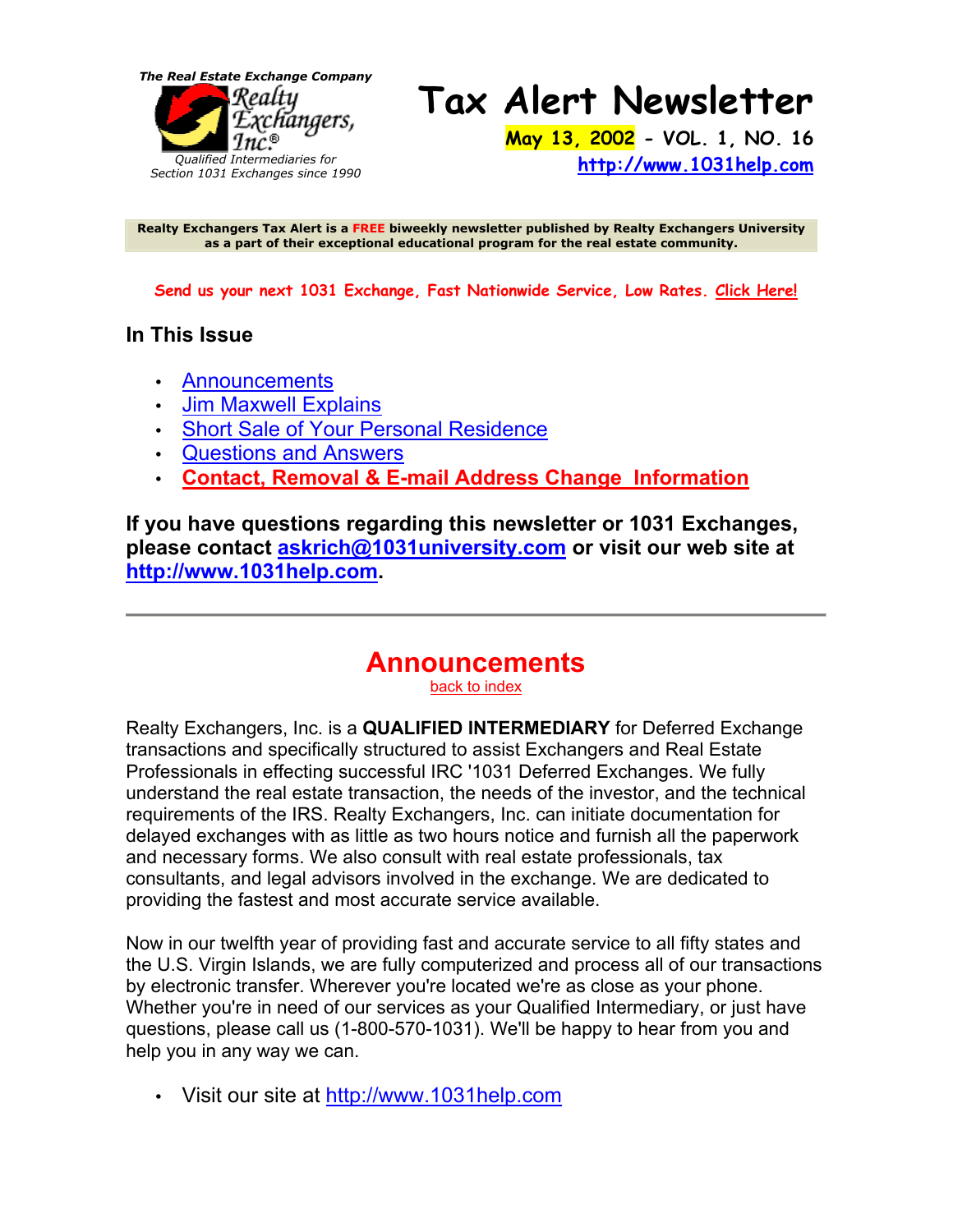- For a great new library of 1031 information, visit http://www.realtyexchangersuniversity.com/2-procmanual.htm
- And sure to visit the REU Bookstore at http://www.realtyexchangersuniversity.com/1-bookstore.htm
- For a review of the new Realty Exchangers 1031 Exchange Manual, aim your browser at http://www.realtyexchangersuniversity.com/2 procmanual.htm
- If you have 1031 questions or would like to comment on our newsletter, please E-mail askrich@1031university.com/
- And be sure to visit the REU On-line campus at http://www.realtyexchangersuniversity.com where we have added lots of new material and information regarding 1031 deferred exchanges.

# **IRS Offers Details on How to Avoid Being a Partnership**

back to index

For the text of Rev. Proc 2002-22, 2002-14 IRB 7733, visit Realty Exchangers University on-line Research Library: http://www.realtyexchangersuniversity.com/RevProc-2002-22.htm

This very significant ruling details conditions for considering a request for a ruling that an undivided fractional interest in rental real property is not an interest in a business entity. The ruling applies to co-ownership of rental real property in an arrangement classified under local law as a tenancy-incommon.

## **Jim Maxwell Explains Some Personal Residence Tax Considerations** back to index

Section 1031 and the related regulations make it very clear that real estate held for personal use cannot qualify for 1031 treatment. However, sometimes the residence gets involved in an exchange and the subject can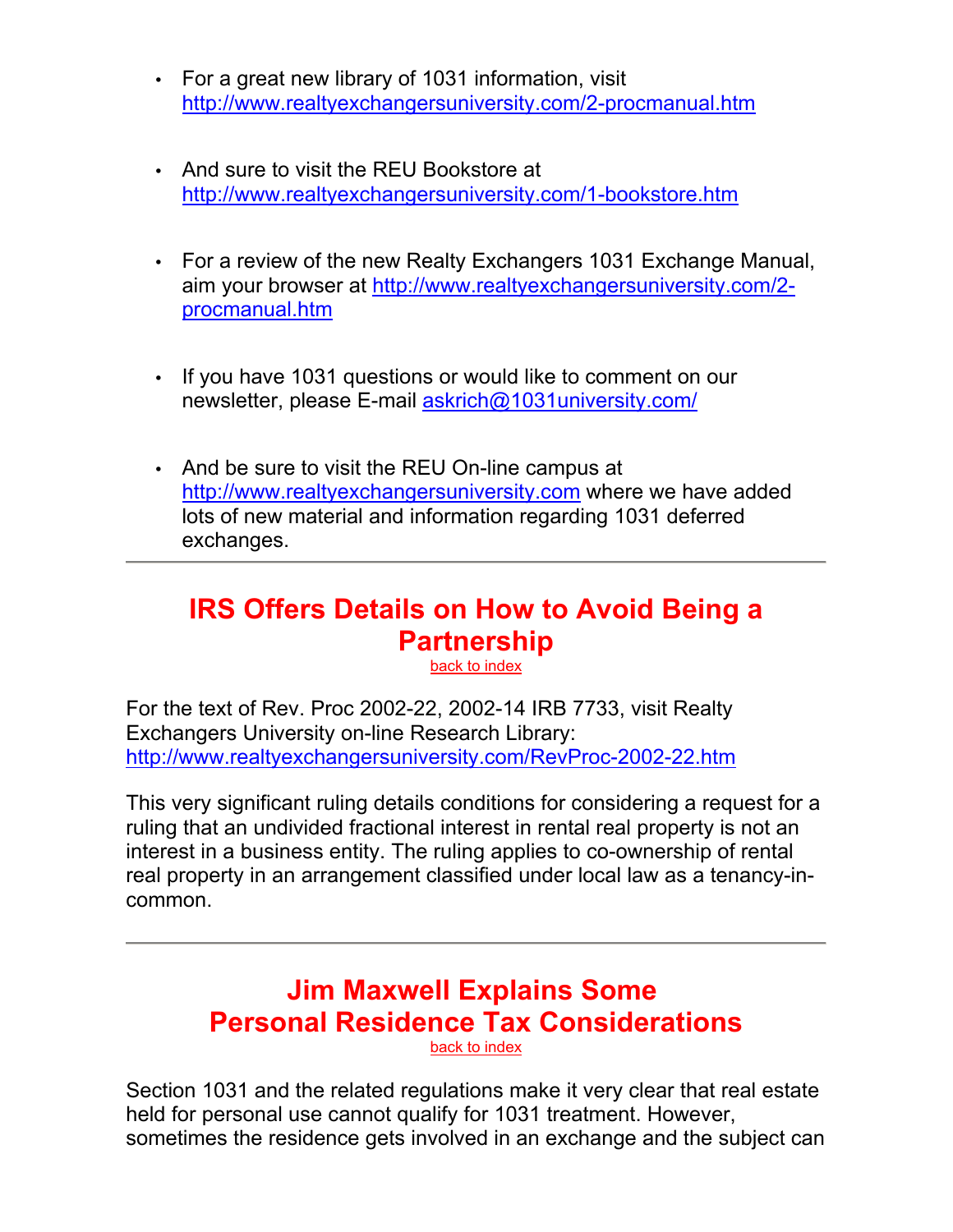get quite complicated. We offer this "nutshell" study to help you understand more about the tax part of the personal residence when structuring an exchange with personal residence considerations.

For tax purposes, the term personal residence refers to the place in which you principally reside. If you have more than one home, only your principal home qualifies as your personal residence.

Your personal residence includes the dwelling unit and the land it's located on. The land alone, however, is not a residence. If part of the land is sold, but not the dwelling unit, the land sold is not treated as the sale of a residence. For example, Hale lived in a trailer on thirty-nine acres he owned. He sold the land and continued to live in the trailer on the land rentfree for two years. Then he moved into a houseboat that became his residence.

But he never sold the trailer. Since the Tax Court said that since the sale of the land did not qualify as the sale of a personal residence (real estate held for personal use), it was treated as the sale of real estate held for investment, which can qualify for 1031 treatment. Some good tax ideas here.

Caution: Sometimes a series of sales transactions is necessary to sell the property. If part of the land is sold separately, and the dwelling unit is sold as part of the series of sales, all the sales are lumped together and are treated as the sale of a personal residence.

In IRS Letter Ruling 8940061, the taxpayer bought 5 acres of land contiguous to his fifteen-acre personal residence. He cleared and landscaped the 5 acres, making it an addition to his residence. He did not develop the land separately. The IRS said the land was part of his principal residence.

A condominium is treated by the IRS as a personal residence if occupied by you as your primary residence. You receive legal title in fee simple to a unit in the multi-unit building. Also, you get ownership of an undivided interest in the land and common areas with the other owners of individual units. If you use your condominium as your primary residence, and sell it, the rules applying to the sale of your personal residence will apply.

However, if you use your condominium as rental income property, all the rental deduction and income rules apply and it may qualify for 1031 treatment.

The cooperative form of ownership is similar to condominium ownership. Both involve the collective control of certain facilities of the project and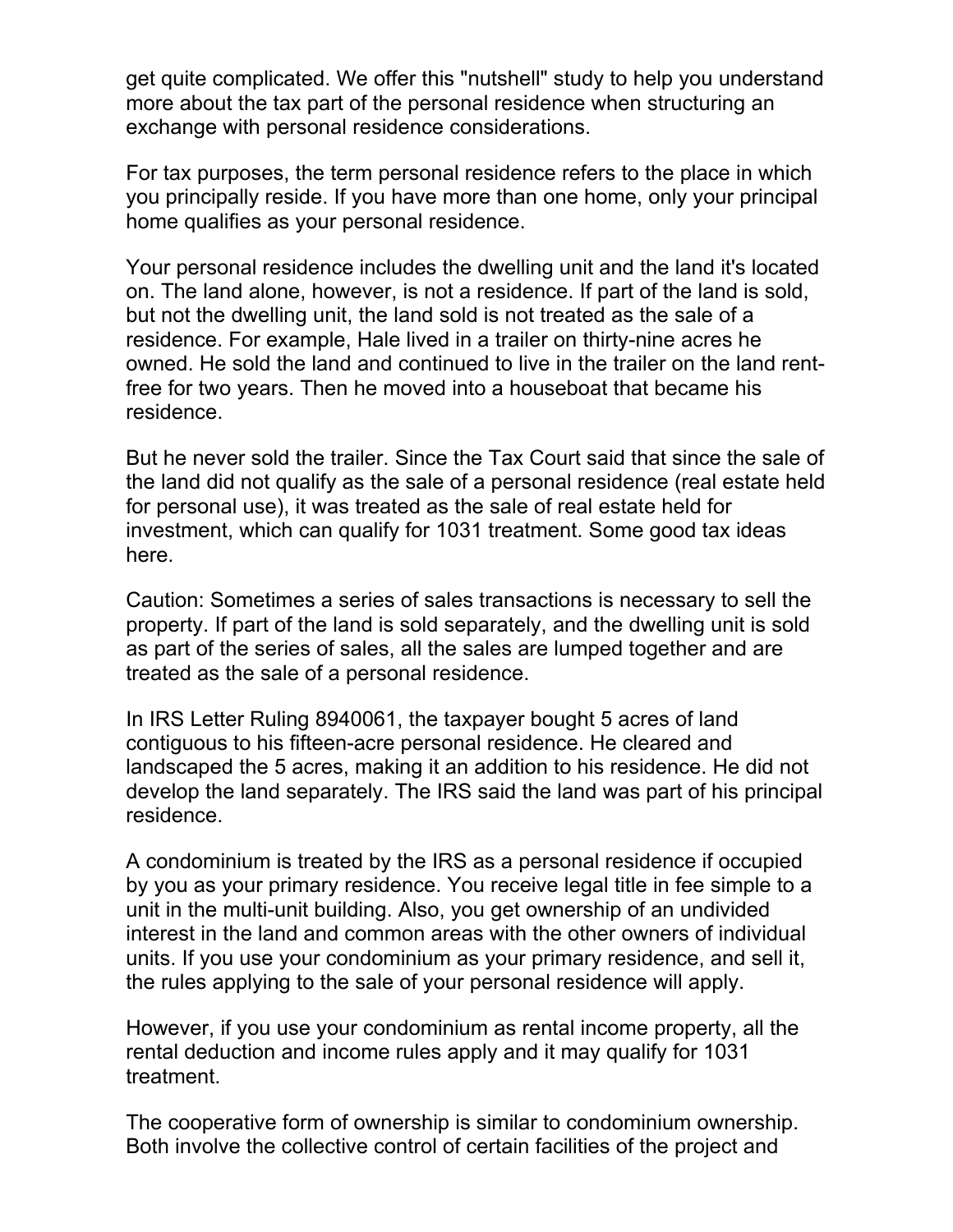common areas. The difference between the two is the way title is held. The condo owner has fee simple title in a specific unit. The development's facilities and common areas are jointly owned with other condo owners. Under cooperative ownership, a corporation owns the entire residential building. Each "tenant" owns stock in the corporation and leases a particular apartment from the corporation with rights to occupy the apartment as his or her personal residence. The stock owned by the "tenant" is treated by the IRS as the equivalent to ownership of a personal residence.

Selling stock in a cooperative is treated as the sale of your personal residence. However, if you use your cooperative as rental income property, all the rental deduction and income rules apply and it may qualify for 1031 treatment.

The fact you rent out your residence does not necessarily mean the property loses its classification as your personal residence. You must look at the facts and circumstances of each case to determine this. This presents a real danger if the primary purpose of converting your residence to a rental is to qualify for a subsequent 1031 exchange.

Renting out your old residence for a temporary period during the time you are making a serious effort to sell it will not convert it from a personal residence to rental income property. In one case, the taxpayer moved to a new job location. He rented his old residence until it could be sold. Because his main motive was to sell the residence as soon as possible and not hold it as rental property guaranteed the sale would be treated as the sale of a personal residence. This treatment is applied because the residence was held primarily for sale and not for use in the rental business.

#### **"Short Sale" of Your Personal Residence** back to index

One big tax trap that snares many homeowners is a proceeding called the "short sale". Homeowners with a personal residence worth less than the mortgage balance are working out agreements with lenders to lower the loan balance as part of a plan to allow a short sale of the property. The trap is the "forgiveness of debt" rule and the amount of discount may end up on your tax return as ordinary income.

If your lender offers a discount for payoff of the mortgage debt, the amount of the discount is treated as cancelled debt and you must include this amount on your individual tax return Form 1040 as ordinary income. In a nonrecourse loan state, the entire unpaid balance is treated as discharged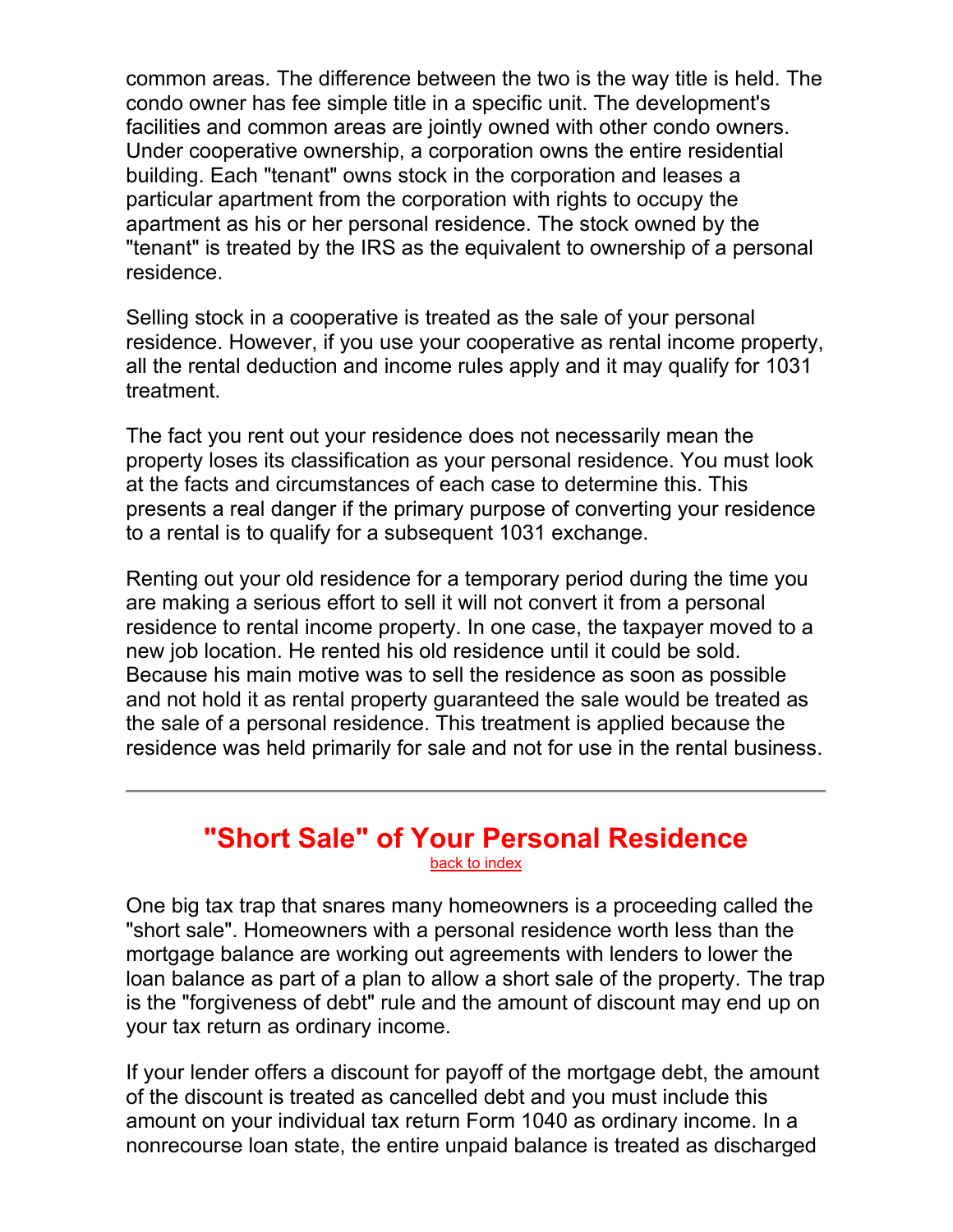and there is no deficiency judgment for the difference. None of the gain is treated as ordinary income. It is treated as capital gain and may qualify for the Section 121 exclusion.

If you do a workout with the lender resulting in a reduction of the loan balance and keep the property (or sell it later but not as a part of a step transaction linked to the workout agreement), the forgiveness of debt will be recognized as ordinary income at the time of the workout agreement.

Another situation calls for caution. If you purchase real estate - business or personal use - and the seller reduces the amount of debt you owe for the property, you do not recognize income under the forgiveness of debt rule. Instead, the reduction in debt is treated as a purchase price adjustment and reduces your basis in the property.

As in many tax situations, there are some special exceptions to these rules such as bankruptcy, farm debt, and insolvency. If you get into any real estate transaction with forgiveness of debt is involved, check immediately with your tax professional and attorney.

#### **Questions and Answers**  back to index

Every day we get questions about the tax part of real estate exchanges. Many questions are on the same subject, so we will report to you a selection of these questions and answers.

*Question from SS*

When you do a tax-deferred exchange, can you deduct your points and closing costs?

RE's Answer: Points must be capitalized and written off straight-line over the life of the loan. If the property is Section 1225 investment land, the write off is treated as investment interest. If the property is Section 1231 business property such as rentals, the points are written off as interest expense on your rental property Schedule E.

All closing costs directly related to the sale or purchase of property such as commissions, title policy, escrow fees, and such, are treated this way:

On Sale of Business or Investment Property - Deducted from the sales price in figuring the gain or loss on the sale.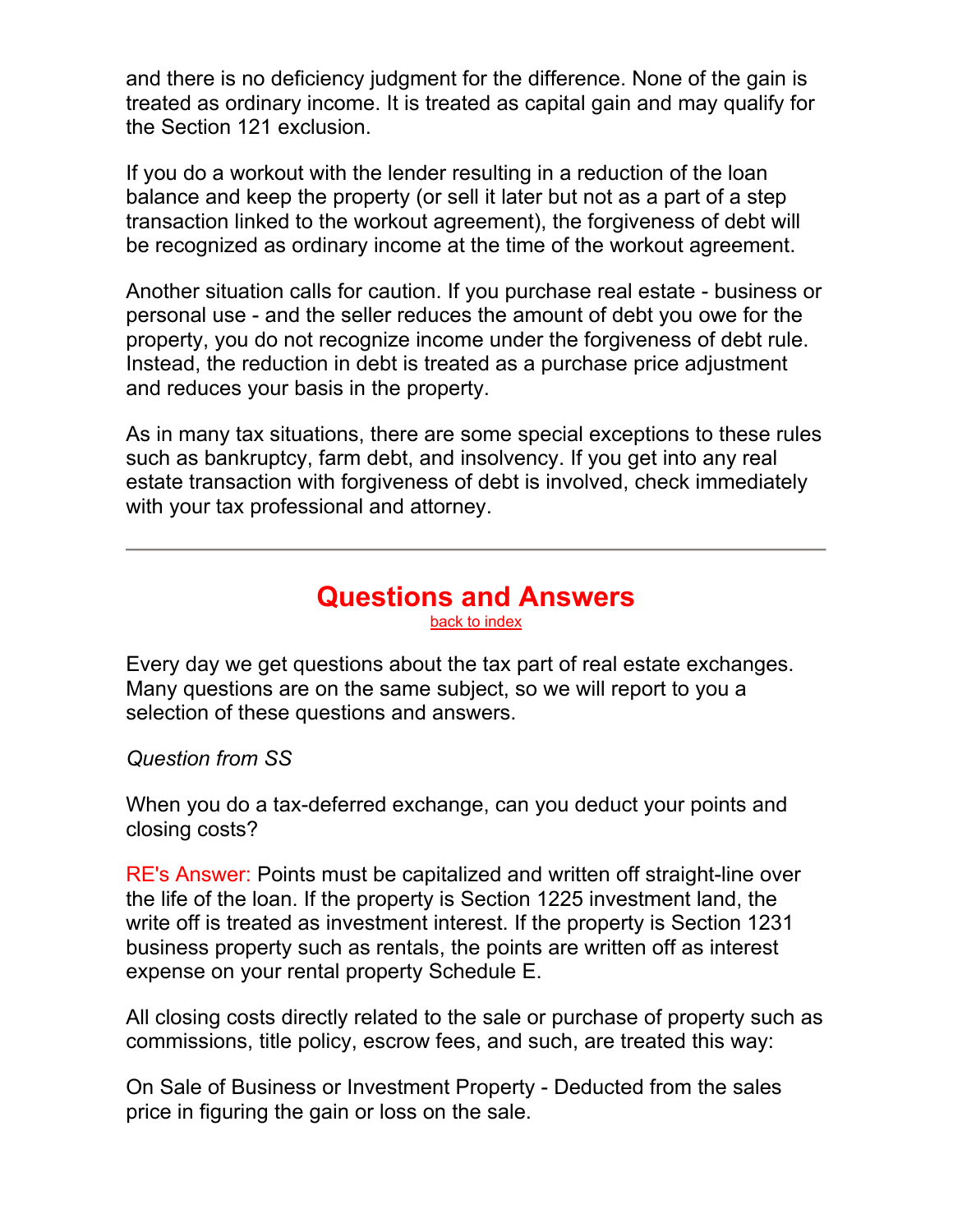On Purchase of Business or Investment Property - Added to the basis of the property acquired.

Caution some closing costs on the sale of business property such as rentals. All expense and income items must be taken on Schedule E. Examples are rental deposits allocations, insurance and tax prorations, prepaid rent allocations and the like.

Since your question pointed at a 1031 exchange, I did not cover the treatment on sale or purchase of real estate held for personal use or dealer property since they do not qualify for 1031 treatment.

Be sure to visit our University web site at http://www.realtyexchangersuniversity.com where you will find a lot of great information regarding real estate exchanging and taxation.

# **Contact/Address Change/Removal Information**

back to index

This FREE twice-per-month Email Newsletter is submitted to you as a Real Estate Professional who wishes to stay on the cutting edge of real estate tax issues in order to provide exceptional service to your clients.

**Removal:** If you would like to be removed from our database, please send an email message to the following email address with REMOVE in the subject line. *Don't forget! Include in your message the email address this message was sent to.*

**remove@1031university.com**

**Change/Update:** If you would like to change your email address, please remove your email address from our database by clicking the above link, then re-add your corrected email address at

**http://www.1031help.com**

This taxation news letter comes to you as a service of Realty Exchangers as part of our continuing education program for the real estate community. While designed to provide accurate and authoritative information, it is not meant as a substitute for your own CPA, professional tax advisor, or attorney. Tax planning depends on your individual facts and circumstances. You should always consult with your own tax advisor to determine if the ideas and techniques discussed here apply to your